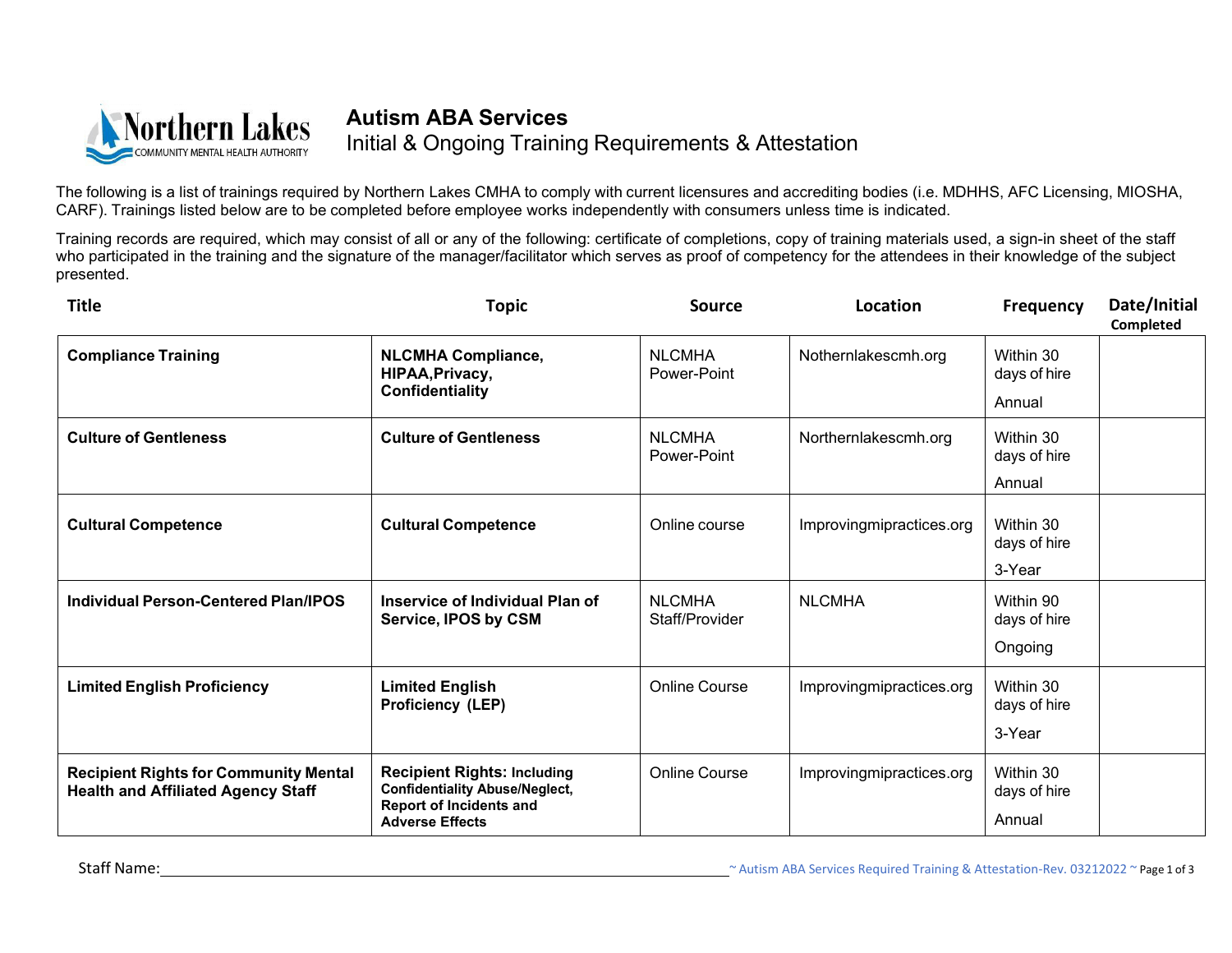

The following is a list of trainings required by Northern Lakes CMHA to comply with current licensures and a[ccrediting](mailto:training@nlcmh.org) bodies (i.e. MDHHS, AFC Licensing, MIOSHA, CARF). Trainings listed below are to be completed before employee works independently with consumers unless time is indicated.

Training records are required, which may consist of all or any of the following: certificate of completions, copy of training materials used, a sign-in sheet of the staff who participated in the training and the signature of the manager/facilitator which serves as proof of competency for the attendees in their knowledge of the subject presented.

| <b>Title</b>                      | Topic                                                                                                                                      | Source             | Location                                                            | <b>Frequency</b>                 | Date/Initial<br><b>Completed</b>               |
|-----------------------------------|--------------------------------------------------------------------------------------------------------------------------------------------|--------------------|---------------------------------------------------------------------|----------------------------------|------------------------------------------------|
| <b>Recipient Rights Refresher</b> | <b>Recipient Rights: Including</b><br>Confidentiality<br><b>Abuse/Neglect, Report of</b><br><b>Incidents and Adverse</b><br><b>Effects</b> | Live Virtual Class | <b>NLCMHA</b><br><b>Registration required</b><br>training@nlcmh.org | Annual after<br>initial training | <b>Recipient</b><br><b>Rights</b><br>Refresher |